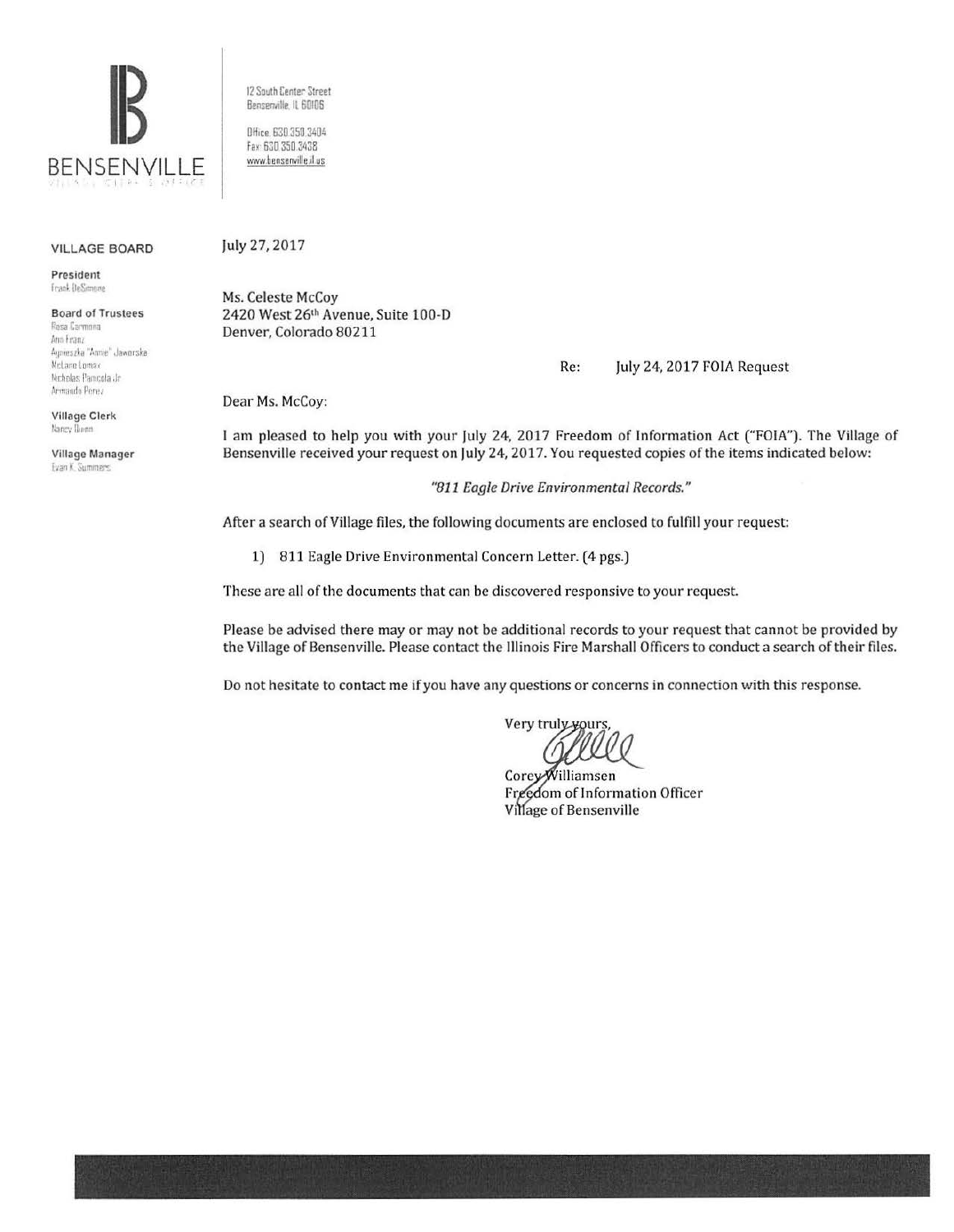### February 11, 2015

# RECENTE

FEB 1 *P* <sup>2015</sup>

To: GOVERNOR ,BRUCE RAUNER 100 W. RANDOLPH, 16-100 CHICAGO, IL 60601

ELK GROVE BOARD OF TRUSTEES 901 WELLINGTON AVENUE ELK GROVE VILLAGE, IL 60007 (847) 439-3900

SCOTT VIGER DIRECTOR OF COMMUNITY AND ECONOMIC DEVELOPMENT. 12 S. CENTER STREET BENSENVILLE IL, 60106 (630} 350-3411

JACK T. KNUEPFER DUPAGE COUNTY-PLANNING AND DEVELOPMENT 421 N. COUNTY FARM ROAD WHEATON, IL 60187 {630) 407-6700

LISA BONNETT **COMMUNITY DEVELOPMENT** DIRECTOR OF ILLINOIS ENVIRONMENT PROTECTION AGENCY. P.O. BOX 19276 1021 NORTH GRAND AVENUE EAST SPRINGFIELD, ILLINOIS 62794-9276 (217) 782-3397

FIELD OFFICE 9511 W. HARRISON STREET DESPLAINES, IL 60016 (847) 294-4000

FIELD OFFICE P.O. BOX 767 ELK GROVE, IL 60009  $(847)$  758-3412 C  $\sim$  MUNITY DEVELOPMENTS

**NECENCE** 

FEB 1 8 2015

BUSINESS RESIDENT /OWNER 811 EAGLE DRIVE BENSENVILLE, IL 60106

Fm: Concerned Environmentalist Group.---- cegpbab@yahoo.com

It has come to our attention, through research and dedication to protecting our environment; there are locations in the Bensenville and Elk Grove Industrial Park that are deemed to be possible problematic EPA CONCERN'S.

Our records indicate one location, with possibly 3 tanks containing diesel and/or regular gasoline to service a NORTH STATE STEEL CORPORATION and/or other Businesses from 1973 to 2007 at the 811 EAGLE DRIVE BENSENVILLE IL 60106 location.

We have encountered many business owners during their tenancy and/or ownership of particular building locations that have not followed proper procedure to: 1) Remove these faulty tanks per Illinois State and County codes. 2) Properly fill these tanks with Slurry mixture 3} Replace these tanks and 4) Properly DISCLOSING the issue or a potential problem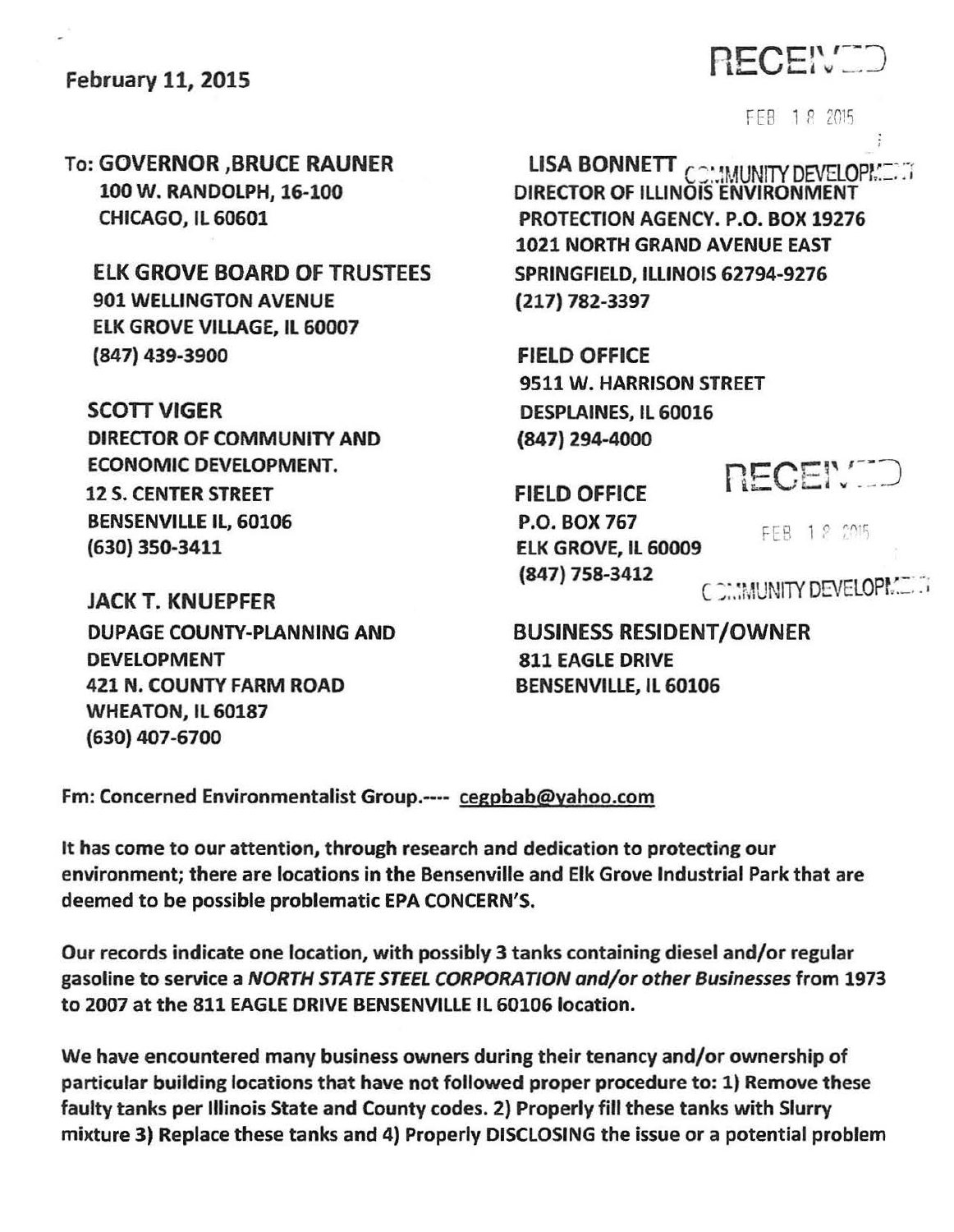to a buyer there by omitting the existence of these tanks to a new owner. This may be due to the OHARE EXPANSION, when owners of these properties wanted top dollar for these buildings and chose to sell.

We fully understand that earlier records originally kept as hard copies were subject to all the perils; water, fire and misplacement and that some records were lost during a flood. Our research may lend itself to assisting in locating these tanks that may have been overlooked and may present possible contamination issues with the expansion project.

If our records are correct there is at least one tank(s) on the south west section of the parking lot, east of the loading dock that needs further review and inspection. According to neighboring business owners, the previous owner paved over where the tanks were located.

There are no records to our knowledge that the OSFM witnessed the closing of these underground tanks per --state code and product may have been left in some if not all of the tanks, once again creating an environmental and safety issue.

Thank you very much for looking into this matter, we truly appreciate it. **1ECEI:** (<a)

Regards,  $CEGPBAB$  FEB 1.2  $7015$ Concerned Environmentalist Group.

To contact us please send all correspondence to cegpbab@yahoo.com and one of our team will get back A.S.A.P.

Thank you again and go green

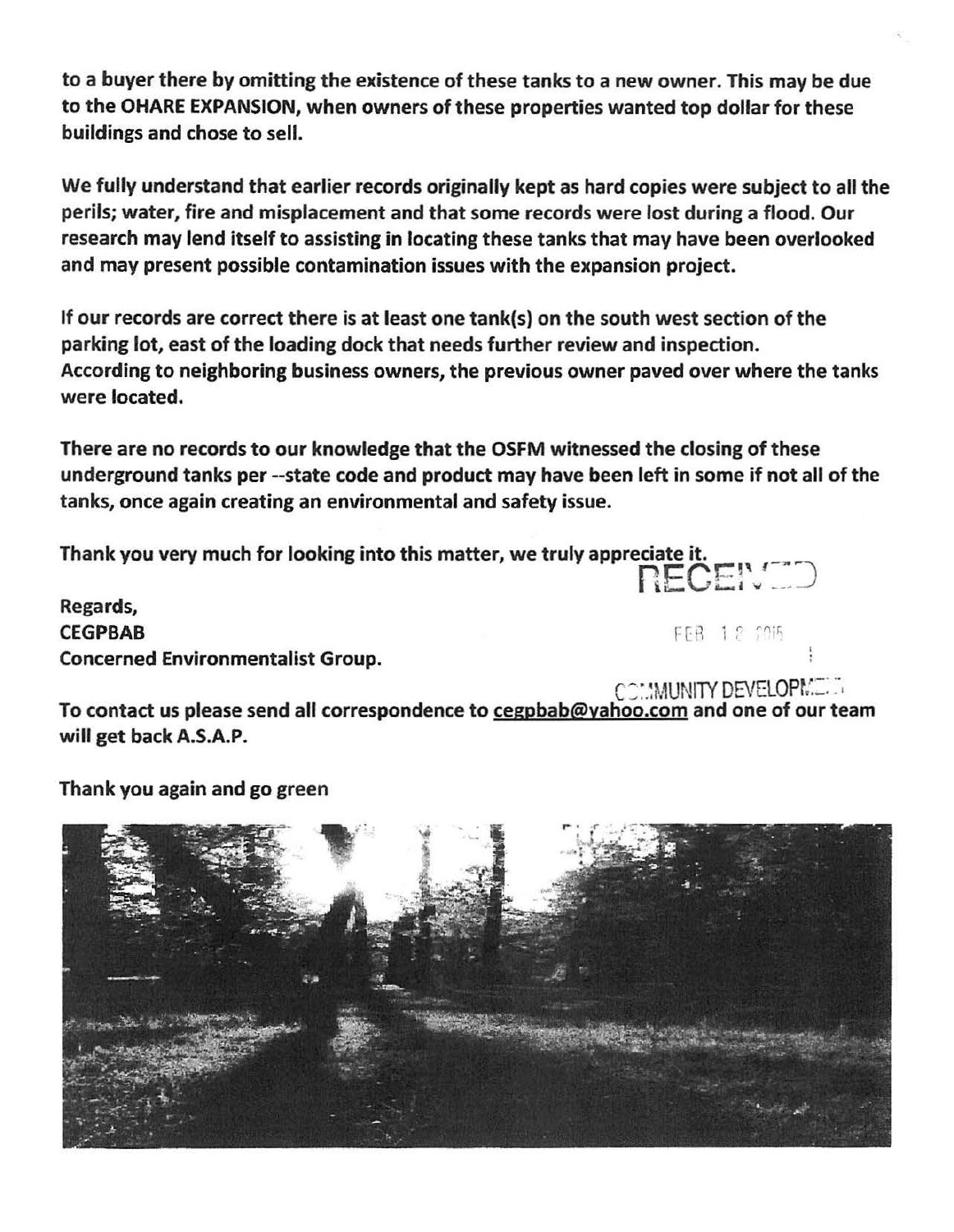- ' '

#### Division of Petroleum & Chemical Safety

Facility Details Facility Number: 2034335 Facility Name: North States Steel Corp S11 Eagle Dr Address: Bensenville, IL<br>60106 County: Du Page Status: Exempt Facility Type: Inquisition / Motor Fuel Type: Owner Type: Private Green Tag Decal: Green Tag Issue Date: Green Tag Expiration Date: Motor Fuel Dispensing Permit Inspection Date: Motor Fuel Dispensing Permit Expiration Date:

Owner Details / DEVELOP!

Owner Name: North States Steel Corp  $81$ i Ezgle Dr

**Owner Address: Sansanville. IL.** 30'IO'i

Owner Status: Current Owner

Purchase Date: Type of Financial Responsibility: Financial Responsibility Received Date:

#### Owner Summary

 $\frac{1}{\sqrt{2}}$ 

Owner Number Owner Name Owner Status Purchase Date U0024254 North States Steel Corp Current Owner

#### Permits (Unexpired}

No Active Permits Found

#### Deficiencies (Current)

No Deficiencies Found

#### IEMA Numbers Associated with the Facility

No IEMA Numbers Found

#### LUST Fund Eligibility and Deductibility Determinations

No Applications Found

#### Tank Information

#### Tank Number 1

Capacity: 4000 4000 Petroleum Use: Product: Gasoline CERCLA Substance: Status: Exempt from registration CAS Code: OSFM First Notify Date: 9/11/1995 Removed Date: Current Age: Abandoned Material: Install Date: **Abandoned Date:** Abandoned Date: Last Used Date: 12/31/1973 Red Tag Issue Date: Product Date: Fee Due:

Equipment Type Equipment Last Passing Date Test Expire Date ·----~ ---- -----·----